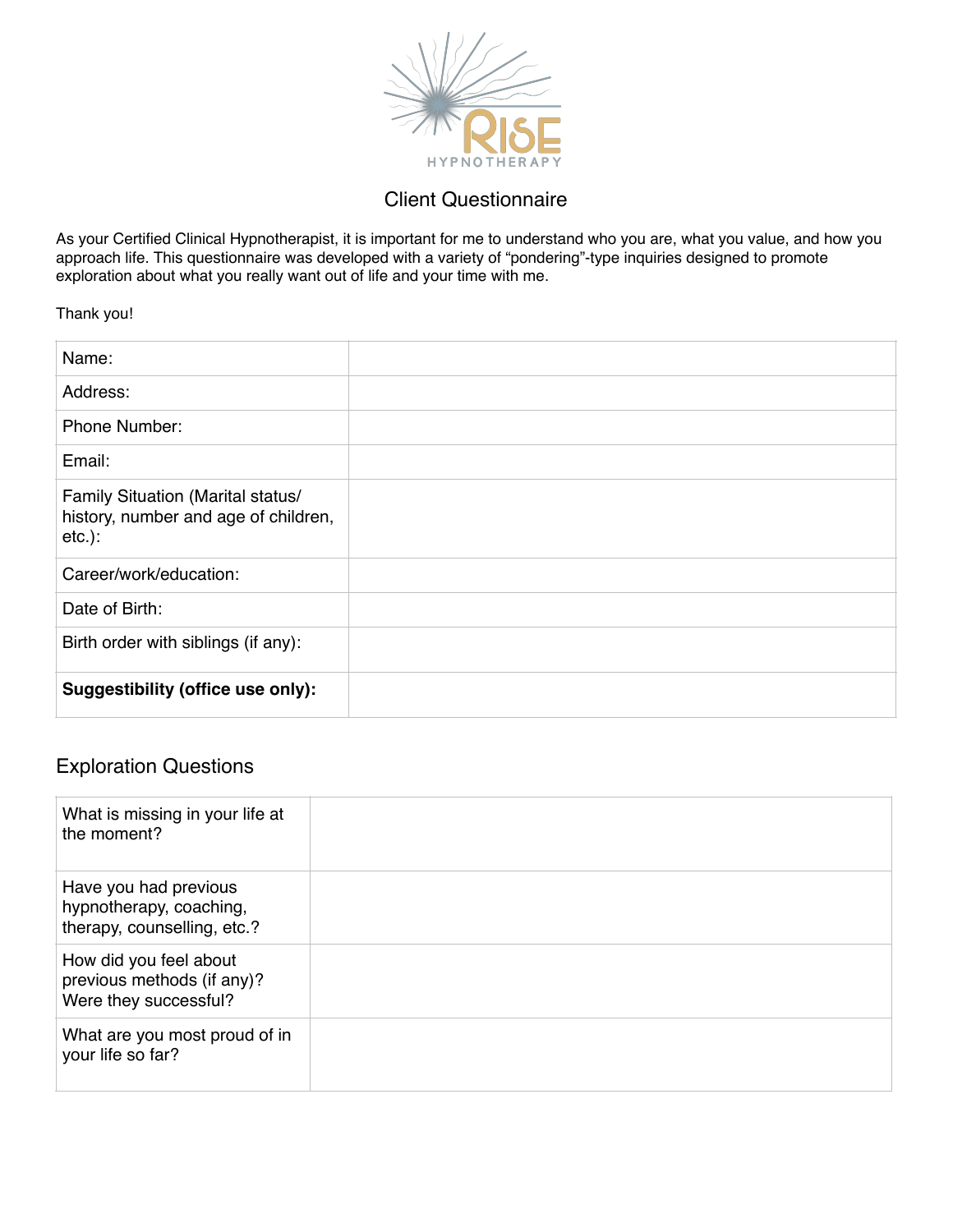| Have you always achieved<br>what you wanted?                                                 |  |
|----------------------------------------------------------------------------------------------|--|
| If not, what has stood in your<br>way?                                                       |  |
| For you to consider these<br>sessions a success, what<br>outcomes do you need to<br>achieve? |  |
| How will you know when you've<br>achieved this?                                              |  |
| What makes you laugh/happy?                                                                  |  |
| What is your happiest<br>memory?                                                             |  |
| What brings you down?                                                                        |  |
| When have you faced a fear in<br>your life?                                                  |  |
| Would you say you are creative<br>or structural?                                             |  |
| What motivates you?                                                                          |  |
| What are your usual defence<br>mechanisms/excuses you use<br>when resisting change?          |  |
| What are the ways you get<br>unstuck?                                                        |  |
| What are the ways you have<br>fun, kick back, and enjoy<br>yourself?                         |  |
| Do you do these things often<br>enough?                                                      |  |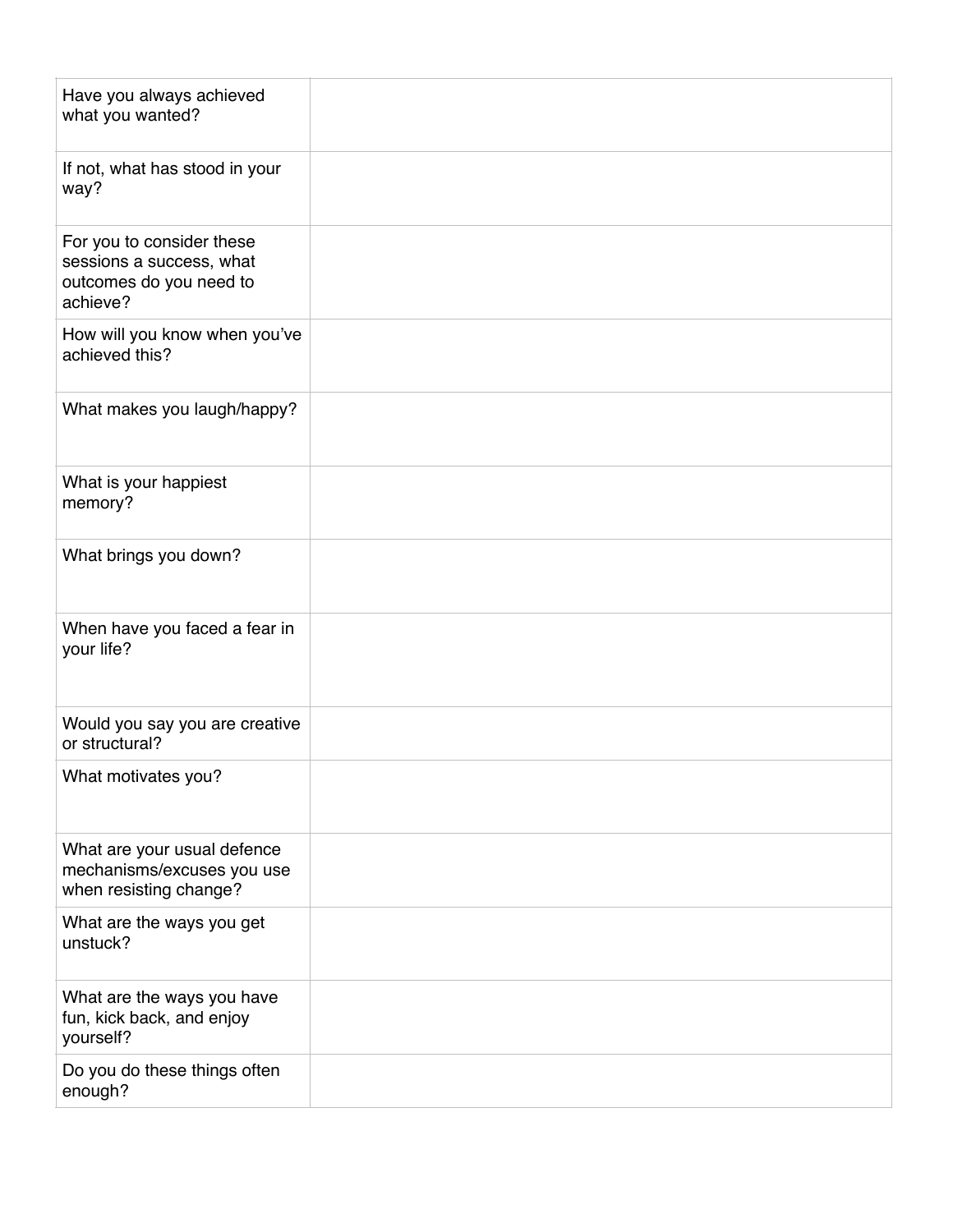| Would you say you are self-<br>directed or do you prefer<br>directions/guidelines?       |  |
|------------------------------------------------------------------------------------------|--|
| Do you have any current/recent<br>addictions to: smoking, food,<br>alcohol, drugs, etc.? |  |
| Are you on any medication? If<br>so, briefly describe.                                   |  |
| Is there anything big on your<br>plate right now that you are<br>dealing with?           |  |
| Do you feel there is anything<br>else I should know before<br>beginning these sessions?  |  |

## Health & Wellness

| What is the state of your current and recent physical health?<br>Excellent/Good/Poor  |
|---------------------------------------------------------------------------------------|
| Are you happy with your health?<br>Yes/Sort of/No                                     |
| How do you see your current and recent state of mental health?<br>Excellent/Good/Poor |
| Any signs of depression?<br>Yes/Mildly/No                                             |
| Are you constantly tired or lacking energy?<br>Yes/Sometimes/No                       |
| Are you burnt out?<br>Yes/Sometimes/No                                                |
| Do you sleep well, for long enough?<br>Yes/Sometimes/No                               |
| Do you eat healthily?<br>Yes/Sometimes/No                                             |
| Do you drink water frequently during the day?<br>Yes/Sometimes/No                     |
| Time management: do you always run out of time?<br>Yes/Sometimes/No                   |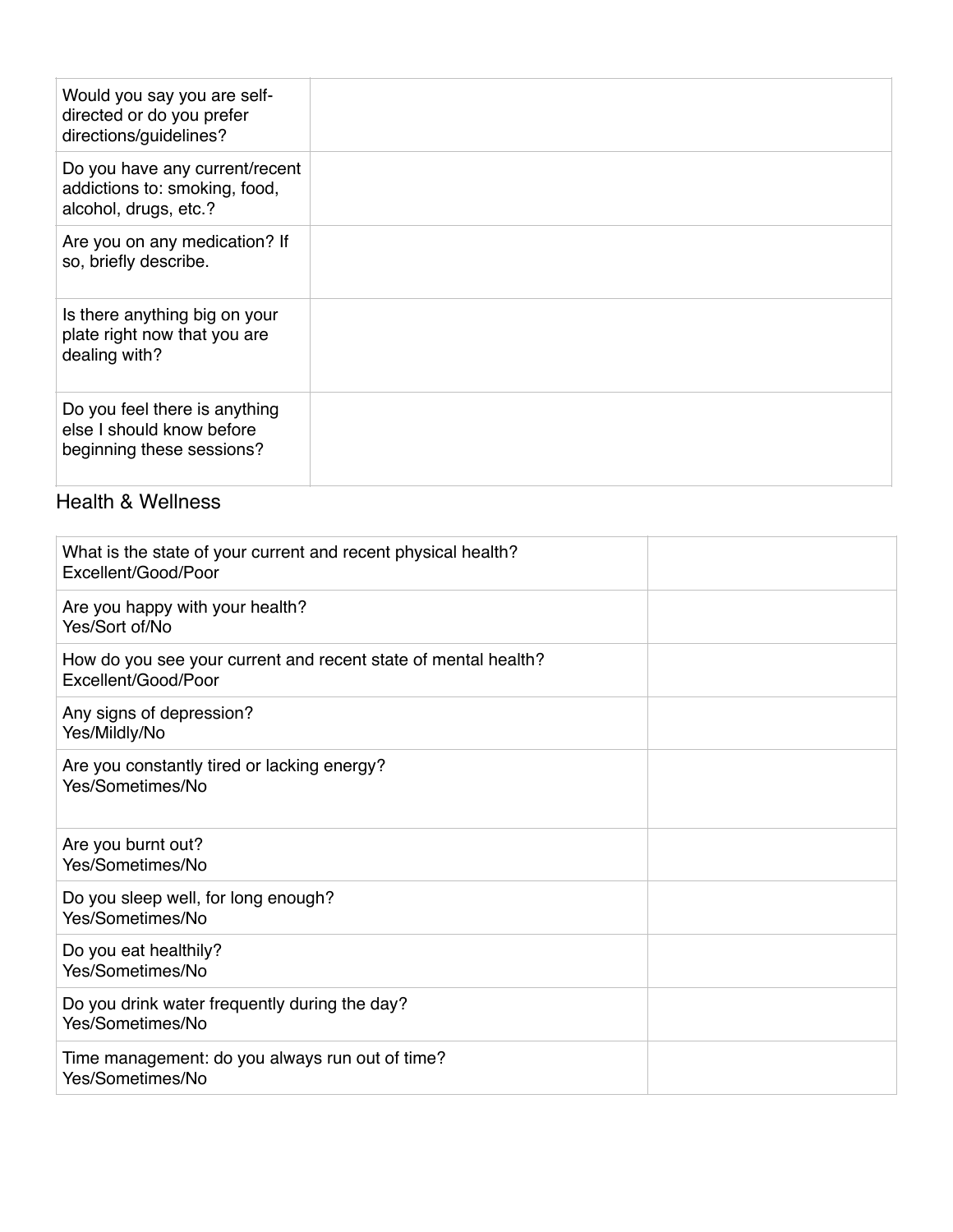

## Hypnotherapy Suggestibility Questionnaire

Please take a few minutes to complete the below questionnaire. This questionnaire will support the work we will do together and help us create the best experience for you.

This test is designed to get better insight into how client client reacts in different situations and, consequently, how those reactions form patterns to determine how they learned to take in information. When answering, try to be as honest as possible. Try not to go over and change your answers.

**In the following, please answer yes or no to which best describes how you feel. When you are unsure please provide the answer that pulls more wait for you overall.**

| Questions 1-18                                                                                                                                                                                    | YES OR NO |
|---------------------------------------------------------------------------------------------------------------------------------------------------------------------------------------------------|-----------|
| 1. Have you ever walked in your sleep during your adult life?                                                                                                                                     |           |
| 2. As a teenager, did you feel comfortable expressing your feelings to one or both of your parents?                                                                                               |           |
| 3. Do you feel that most people that you meet for the first time are uncritical of your appearance?                                                                                               |           |
| 4. Do you have a tendency to look directly into peoples eyes in or move close to them when discussing an<br>interesting subject?                                                                  |           |
| 5. In a group situation with people you have just met, would you feel comfortable drawing attention to yourself<br>by initiating conversation?                                                    |           |
| 6. Do you feel comfortable holding hands or hugging someone you are in a relationship with while other<br>people are present?                                                                     |           |
| 7. When someone talks about feeling warm physically, do you begin to feel warm also?                                                                                                              |           |
| 8. Do you occasionally have a tendency to tune out when someone is talking to you, and at times not even<br>hear what the person saying, because you are anxious to come up with your side of it? |           |
| 9. Do you feel that you learn and comprehend better by seeing and/or Reading than by hearing?                                                                                                     |           |
| 10. In a new class or lecture situation, do you usually feel comfortable asking questions in front of the group?                                                                                  |           |
| 11. When expressing your ideas, do you find it important to relate all the details leading up to the subject so<br>the other person can understand it completely?                                 |           |
| 12. Do you enjoy relating to children?                                                                                                                                                            |           |
| 13. Do you find it easy to be at ease and comfortable with your body movements, even when faced with<br>unfamiliar people and circumstances?                                                      |           |
| 14. Do you prefer reading fiction rather than nonfiction?                                                                                                                                         |           |
| 15. If you were to imagine sucking on a sour, juicy, yellow lemon, would your mouth water?                                                                                                        |           |
| 16. If you feel that you deserve to be complemented for something well-done, do you feel comfortable if the<br>complement is giving to you in front of other people?                              |           |
| 17. Do you feel you are a good conversationalist?                                                                                                                                                 |           |
| 18. Do you feel comfortable when complimentary attention is drawn to your physical body or appearance?                                                                                            |           |